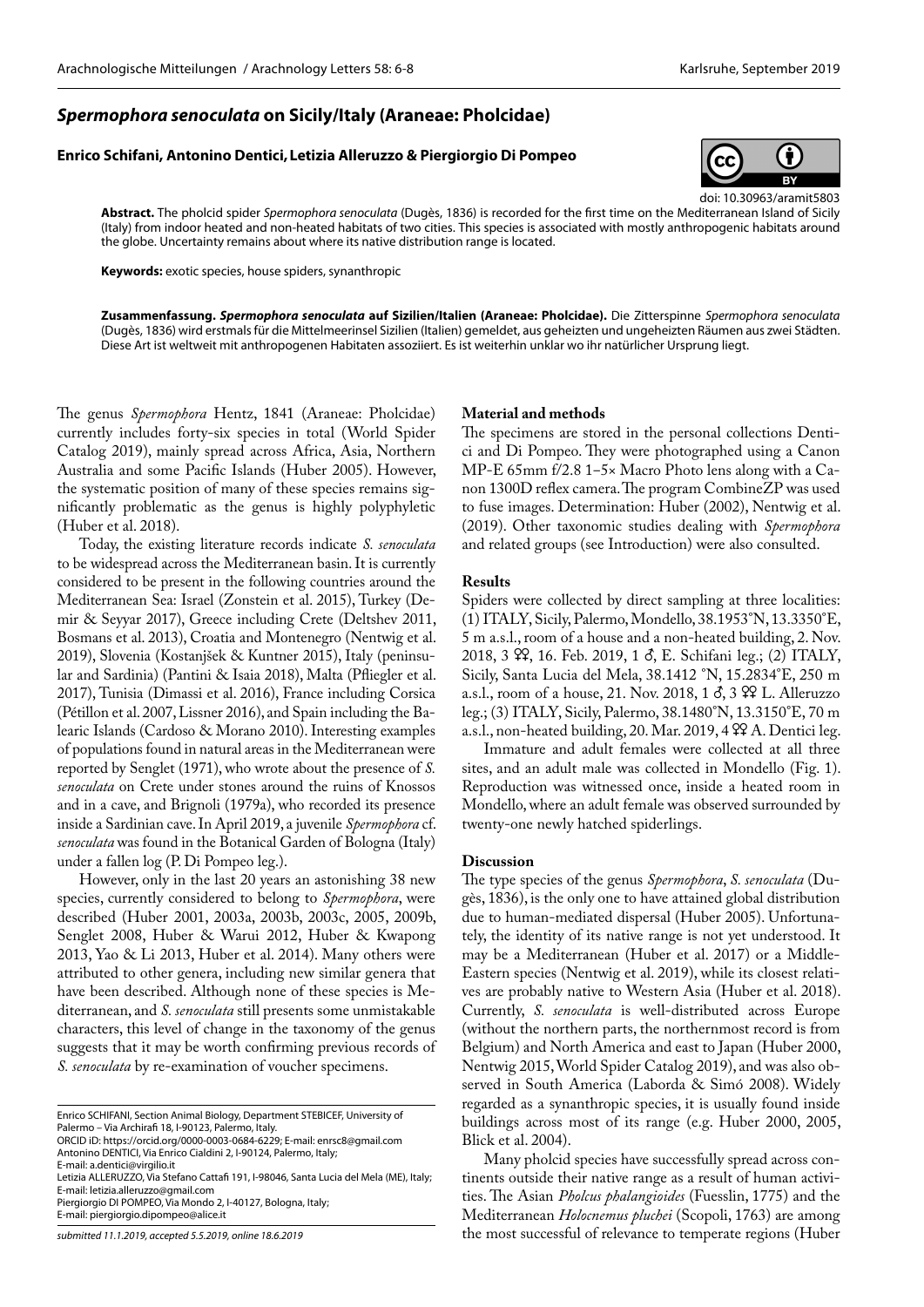

**Fig. 1:** Details of Sicilian specimens of *Spermophora senoculata* (Dugès, 1836) from Palermo, Mondello, (Italy). Left to right: adult female, dorsal view of the prosoma; adult female, epigyne; adult male, pedipalp in lateral view (photos by E. Schifani)

2009a). At least sixteen pholcid species have been introduced in Europe, making Pholcidae the second most speciesrich introduced family in the continent, placed between the much larger families Salticidae Blackwall, 1841 and Theridiidae Sundevall, 1833 (Van Keer & Van Keer 2001, Kobelt & Nentwig 2008, Huber et al. 2015, Nentwig 2015, Huber et al. 2017). Among them, a second species of *Spermophora*, *S. kerinci* Huber, 2005, native to South-eastern Asia (Huber 2005), was recently discovered inside some heated buildings in England and Germany just few years after its description (Snazell & Smithers 2007, Kielhorn 2009). Of these sixteen pholcid species (Nentwig 2015, Huber et al. 2015), apart from *Spermophora* spp., the following six are currently considered established (Nentwig 2015): *Artema atlanta* Walckenaer, 1837, *Crossopriza lyoni* (Blackwall, 1867), *Micropholcus fauroti* (Simon 1887), *Modisimus culicinus* (Simon, 1893), *Pholcus phalangioides*, *Psilochorus simoni* (Berland, 1911) and *Smeringopus pallidus* (Blackwall, 1858). Most of the introduced pholcids appear to prefer anthropogenic habitats and none is recognized as harmful (Huber et al. 2017). In general, the current knowledge about the impacts of exotic spiders on native arthropod communities remains very low (Nentwig 2015).

The discovery of *Spermophora senoculata* on the island of Sicily is not surprising given its already widespread presence in neighbouring regions. Moreover, the Sicilian araneofauna has been neglected for many years, and numerous species were recorded only in recent times (Di Pompeo et al. 2011, Dentici 2017, Dentici & Amata 2018). Our findings occurred exclusively inside cities, and the knowledge of cave spiders in Sicily does not report any trace of its presence from these potentially suitable habitats (Brignoli 1979b). However, it appears premature to exclude the possibility that it represents a native species. The examples from other Mediterranean large islands, such as Crete and Sardinia (Senglet 1971, Brignoli 1979a), suggest that *S. senoculata* could be able to find suitable natural habitats for its establishment. Moreover, further supporting this possibility, a single juvenile *Spermophora* specimen (unfortunately not morphologically identifiable to species rank) was very recently found under a stone in a pine reforestation on the island of Marettimo (Egadi Islands), only few kilometres west of Sicily (37.9605°N, 12.0734°E, 28. Apr. 2019, A. Dentici leg.).

#### **Acknowledgements**

We wish to thank all the reviewers and the editors, and particularly Bernhard Huber (Alexander Koenig Research Museum of Zoology, Germany), for their constructive suggestions, which improved the final quality of our manuscript.

#### **References**

- Blick T, Bosmans R, Buchar J, Gajdoš P, Hänggi A, van Helsdingen P, Růžička V, Staręga W & Thaler K 2004 Checkliste der Spinnen Mitteleuropas. Checklist of the spiders of Central Europe. (Arachnida: Araneae). – Internet: [https://arages.de/fileadmin/Pdf/](https://arages.de/fileadmin/Pdf/checklist2004_araneae.pdf) [checklist2004\\_araneae.pdf](https://arages.de/fileadmin/Pdf/checklist2004_araneae.pdf) (14. Dec. 2018)
- Bosmans R, Van Keer J, Russell-Smith A, Kronestedt T, Alderweireldt M, Bosselaers J & De Koninck H 2013 Spiders of Crete (Araneae). A catalogue of all currently known species from the Greek island of Crete. – Nieuwsbrief van de Belgische Arachnologische Vereniging 28, Supplement 1: 1-147
- Brignoli PM 1979a Ragni d'Italia XXXI. Specie cavernicole nouve o interessanti (Araneae). – Quaderni del Museo di Speleologia 'V. Rivera', L'Aquila 10: 3-48
- Brignoli PM 1979b Ragni d'Italia XXXII. Specie Cavernicole di Sicilia (Araneae). – Animalia 5: 273-286
- Cardoso P & Morano E 2010 The Iberian spider checklist (Araneae). – Zootaxa 2495: 1-52 – doi: [10.11646/zootaxa.2495.1.1](http://dx.doi.org/10.11646/zootaxa.2495.1.1)
- Deltshev C 2011 The faunistic diversity of cave-dwelling spiders (Arachnida, Araneae) of Greece. – Arachnologische Mitteilungen 40: 23-32 – doi: [10.5431/aramit4004](http://dx.doi.org/10.5431/aramit4004)
- Demir H & Seyyar O 2017 Annotated checklist of the spiders of Turkey. – Munis Entomology & Zoology 12: 433-469
- Dentici A 2017 Contribution to the knowledge of Sicilian spider fauna (Arachnida Araneae). – Biodiversity Journal 8: 861-864
- Dentici A & Amata FC 2018 New faunistic data for the Sicilian Aracnofauna (Arachnida Araneae). – Biodiversity Journal 9: 271- 276 – doi: [10.31396/Biodiv.Jour.2018.9.3.271.276](http://dx.doi.org/10.31396/Biodiv.Jour.2018.9.3.271.276)
- Dimassi N, Ezzine IK, Khadra YB, Zellama MS, Othmen AB & Said K 2016 A new record of spider species from Tunisia (Arachnida: Araneae). – Journal of Research in Biological Sciences 2: 13-29
- Di Pompeo P, Kulczycki A, Legittimo CM & Simeon E 2011. New records for Europe: *Argiope trifasciata* (Forsskål, 1775) from Italy and Malta (Araneae, Araneidae). – Arachnology 15: 205-208 – doi: [10.13156/arac.2011.15.6.205](http://dx.doi.org/10.13156/arac.2011.15.6.205)
- Huber BA 2000 New World pholcid spiders (Araneae: Pholcidae): a revision at generic level. – Bulletin of the American Museum of Natural History 254: 1-347 – doi: [10.1206/0003-0090\(2000\)254<0001:NWPSAP>2.0.CO;2](http://dx.doi.org/10.1206/0003-0090(2000)254<0001:NWPSAP>2.0.CO;2)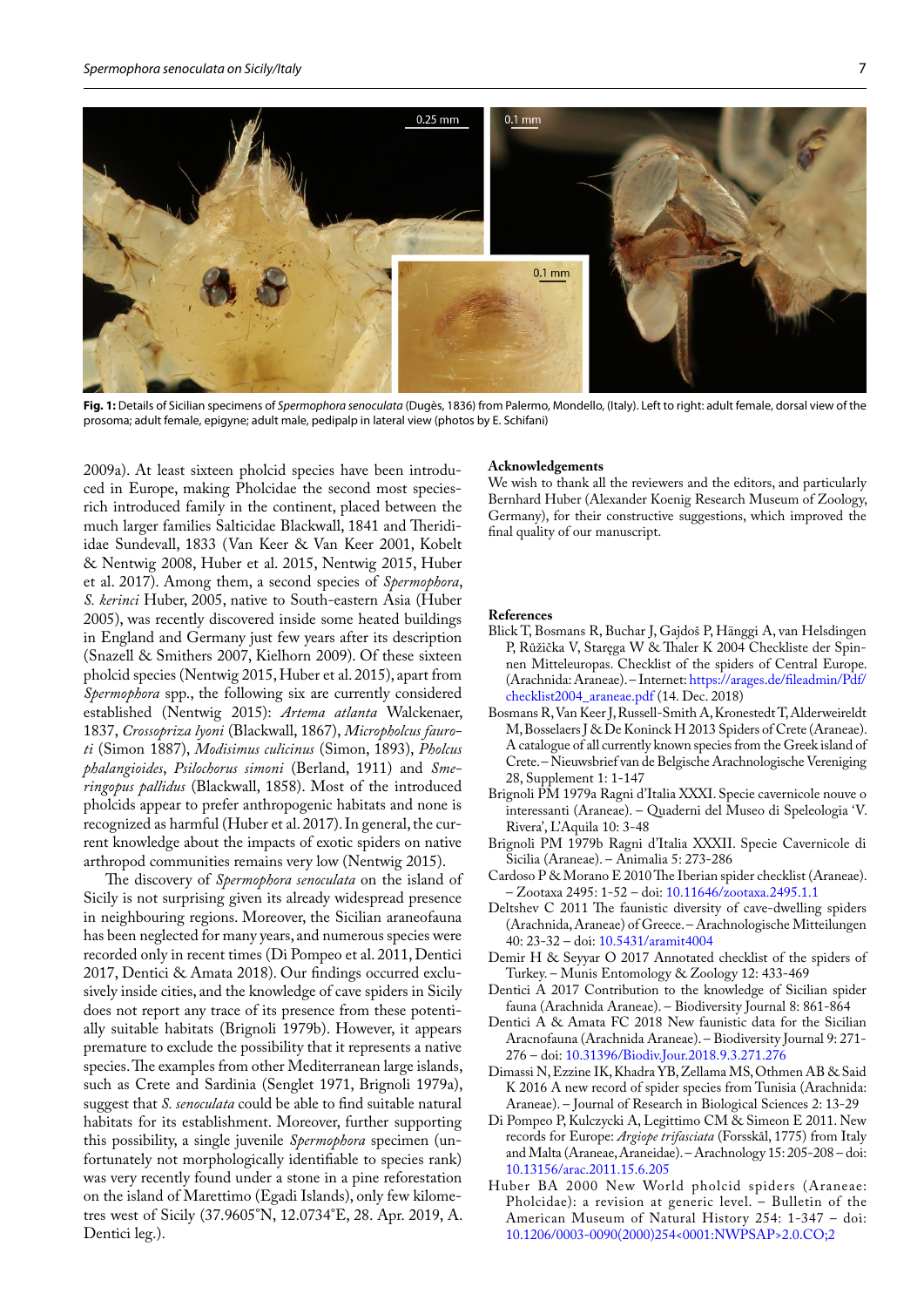- Huber BA 2001 The pholcids of Australia (Araneae; Pholcidae): taxonomy, biogeography, and relationships. – Bulletin of the American Museum of Natural History 260: 1-144 – doi: [10.1206/0003-0090\(2001\)260<0001:TPOAAP>2.0.CO;2](http://dx.doi.org/10.1206/0003-0090(2001)260<0001:TPOAAP>2.0.CO;2)
- Huber BA 2002 Functional morphology of the genitalia in the spider *Spermophora senoculata* (Pholcidae, Araneae). – Zoologischer Anzeiger 241: 105-116. – doi: [10.1078/0044-5231-00024](http://dx.doi.org/10.1078/0044-5231-00024)
- Huber BA 2003a Cladistic analysis of Malagasy pholcid spiders reveals generic level endemism: Revision of *Zatavua* n. gen. and *Paramicromerys* Millot (Pholcidae, Araneae). – Zoological Journal of the Linnean Society 137: 261-318 – doi: [10.1046/j.1096-](http://dx.doi.org/10.1046/j.1096-3642.2003.00046.x) [3642.2003.00046.x](http://dx.doi.org/10.1046/j.1096-3642.2003.00046.x)
- Huber BA 2003b High species diversity in one of the dominant groups of spiders in East African montane forests (Aranae: Pholcidae: *Buitinga* n. gen., *Spermophora* Hentz). – Zoological Journal of the Linnean Society 137: 555-619 – doi: [10.1046/j.1096-](http://dx.doi.org/10.1046/j.1096-3642.2003.00053.x) [3642.2003.00053.x](http://dx.doi.org/10.1046/j.1096-3642.2003.00053.x)
- Huber BA 2003c Southern African pholcid spiders: revision and cladistic analysis of *Quamtana* gen. nov. and *Spermophora* Hentz (Araneae: Pholcidae), with notes on male-female covariation. – Zoological Journal of the Linnean Society 139: 477-527 – doi: [10.1046/j.0024-4082.2003.00082.x](http://dx.doi.org/10.1046/j.0024-4082.2003.00082.x)
- Huber BA 2005 Revision of the genus *Spermophora* Hentz in Southeast Asia and on the Pacific Islands, with descriptions of three new genera (Araneae: Pholcidae). – Zoologische Mededelingen 79: 61-114
- Huber BA 2009a Four new generic and 14 new specific synonymies in Pholcidae, and transfer of *Pholcoides* Roewer to Filistatidae (Araneae). – Zootaxa 1970: 64-68 – doi: [10.11646/](http://dx.doi.org/10.11646/zootaxa.1970.1.3) [zootaxa.1970.1.3](http://dx.doi.org/10.11646/zootaxa.1970.1.3)
- Huber BA 2009b Life on leaves: leaf-dwelling pholcids of Guinea, with emphasis on *Crossopriza cylindrogaster* Simon, a spider with inverted resting position, pseudo-eyes, lampshade web, and tetrahedral egg-sac (Araneae: Pholcidae). – Journal of Natural History 43: 2491-2523 – doi: [10.1080/00222930903207876](http://dx.doi.org/10.1080/00222930903207876)
- Huber BA, Eberle J & Dimitrov D 2018 The phylogeny of pholcid spiders: a critical evaluation of relationships suggested by molecular data (Araneae, Pholcidae). – ZooKeys 789: 51-101 – doi: [10.3897/](http://dx.doi.org/10.3897/zookeys.789.22781) [zookeys.789.22781](http://dx.doi.org/10.3897/zookeys.789.22781)
- Huber BA & Kwapong 2013 West African pholcid spiders: an overview, with descriptions of five new species (Araneae, Pholcidae). – European Journal of Taxonomy 59: 1-44 – doi: [10.5852/ejt.2013.59](http://dx.doi.org/10.5852/ejt.2013.59)
- Huber BA, Le Gall P & Mavoungou JF 2014 Pholcid spiders from the Lower Guinean region of Central Africa: an overview, with descriptions of seven new species (Araneae, Pholcidae). – European Journal of Taxonomy 81: 1-46 – doi: [10.5852/ejt.2014.81](http://dx.doi.org/10.5852/ejt.2014.81)
- Huber BA, Neumann J, Grabolle A & Hula V 2017 Aliens in Europe: updates on the distributions of *Modisimus culicinus* and *Micropholcus fauroti* (Araneae, Pholcidae). – Arachnologische Mitteilungen 53: 12-18 – doi: [10.5431/aramit5303](http://dx.doi.org/10.5431/aramit5303)
- Huber BA, Neumann J, Rehfeldt S, Grabolle A & Reiser N 2015. Back in Europe: *Quamtana spiders* (Araneae: Pholcidae) in Germany. – Arachnologische Mitteilungen 50: 51-56 – doi: [10.5431/](http://dx.doi.org/10.5431/aramit5007) [aramit5007](http://dx.doi.org/10.5431/aramit5007)
- Huber BA & Warui CM 2012 East African pholcid spiders: an overview, with descriptions of eight new species (Araneae, Pholcidae). – European Journal of Taxonomy 29: 1-44 – doi: [10.5852/](http://dx.doi.org/10.5852/ejt.2012.29) [ejt.2012.29](http://dx.doi.org/10.5852/ejt.2012.29)
- Kielhorn KH 2009 First records of *Spermophora kerinci*, *Nesticella mogera* and *Pseudanapis aloha* on the European mainland (Araneae: Pholcidae, Nesticidae, Anapidae). – Arachnologische Mitteilungen 37: 31-34 – doi: [10.5431/aramit3706](http://dx.doi.org/10.5431/aramit3706)
- Kobelt M & Nentwig W 2008 Alien spider introductions to Europe supported by global trade. – Diversity and Distributions 14: 273- 280 – doi: [10.1111/j.1472-4642.2007.00426.x](http://dx.doi.org/10.1111/j.1472-4642.2007.00426.x)
- Kostanjšek R & Kuntner M 2015 Araneae Sloveniae: a national spider species checklist. – ZooKeys 474: 1-91 – doi: [10.3897/](http://dx.doi.org/10.3897/zookeys.474.8474) [zookeys.474.8474](http://dx.doi.org/10.3897/zookeys.474.8474)
- Laborda A & Simó M 2008 First South American records of *Holocnemus pluchei* (Scopoli, 1763) and *Spermophora senoculata* (Duges, 1836) (Araneae: Pholcidae). – Ganaya 72: 261-265 – doi: [10.4067/](10.4067/S0717-65382008000200013 ) [S0717-65382008000200013](10.4067/S0717-65382008000200013 )
- Lissner JA 2016 A small study of the Corsican spider and pseudoscorpion fauna (Araneae, Pseudoscorpiones). – Nieuwsbrief SPINED 36: 5-15
- Nentwig W 2015 Introduction, establishment rate, pathways and impact of spiders alien to Europe. – Biological Invasions 17: 2757- 2778 – doi: [10.1007/s10530-015-0912-5](http://dx.doi.org/10.1007/s10530-015-0912-5)
- Nentwig W, Hänggi A, Kropf C & Blick T 2019 araneae Spiders of Europe, version 2.2019. – Internet: [https://araneae.nmbe.ch](http://dx.doi.org/https://araneae.nmbe.ch) (16. Feb. 2019) – doi: [10.24436/1](http://dx.doi.org/10.24436/1)
- Pantini P & Isaia M 2018 Checklist of the Italian spiders (Version June 2018). – Internet: [www.museoscienzebergamo.it/web/index.](www.museoscienzebergamo.it/web/index.php?option=com_content&view=article&id=367:checklist&catid=96:checklist-ragni-italiani&Itemid=94 ) [php?option=com\\_content&view=article&id=367:checklist&catid](www.museoscienzebergamo.it/web/index.php?option=com_content&view=article&id=367:checklist&catid=96:checklist-ragni-italiani&Itemid=94 ) [=96:checklist-ragni-italiani&Itemid=94](www.museoscienzebergamo.it/web/index.php?option=com_content&view=article&id=367:checklist&catid=96:checklist-ragni-italiani&Itemid=94 ) (14. Dec. 2018)
- Pétillon J, Courtial C, Canard A & Ysnel F 2007 First assessment of spider rarity in Western France. – Revista Ibérica de Aracnología 15: 105-113
- Pfliegler WP, Schönhofer A, Niedbała W, Vella P, Sciberras A & Vella A 2017 New records of mites (Acari) and harvestmen (Opiliones) from Malta with a preliminary checklist of Maltese Arachnida. – Soil Organisms 89: 85-110
- Snazell R & Smithers P 2007 *Pseudanapis aloha* Forster (Araneae, Anapidae) from the Eden Project in Cornwall, England. – Bulletin of the British Arachnological Society 14: 74-76 – doi: [10.13156/](http://dx.doi.org/10.13156/arac.2007.14.2.74) [arac.2007.14.2.74](http://dx.doi.org/10.13156/arac.2007.14.2.74)
- Senglet A 1971 Note sur les Pholcidae (Arachn.) de Grèce. Mitteilungen der Schweizerischen Entomologischen Gesellschaft 44: 345-359 – [doi: 10.5169/seals-401666](http://dx.doi.org/10.5169/seals-401666)
- Senglet A 2008 New species of *Pholcus* and *Spermophora* (Pholcidae, Araneae) from Iran and Afghanistan, with notes on mating mechanisms. – Revue Suisse de Zoologie 115: 355-376 – doi: [10.5962/bhl.part.80432](http://dx.doi.org/10.5962/bhl.part.80432)
- Van Keer K & Van Keer J 2001 Ingeburgerde exotische rilspinnen (Araneae: Pholcidae) in Antwerpse haven en enkele algemene bedenkingen bij spinnenmigratie. – Nieuwsbrief van de Belgische Arachnologische Vereniging 16: 81-86
- World Spider Catalog 2019 World spider catalog. Version 20.0. Natural History Museum, Bern. – Internet: [https://wsc.nmbe.ch](https://wsc.nmbe.ch ) (16. Feb. 2019) – doi: [10.24436/2](http://dx.doi.org/10.24436/2)
- Yao ZY & Li SQ 2013 New and little known pholcid spiders (Araneae: Pholcidae) from Laos. – Zootaxa 3709: 1-51 – doi: [10.11646/](http://dx.doi.org/10.11646/zootaxa.3709.1.1) [zootaxa.3709.1.1](http://dx.doi.org/10.11646/zootaxa.3709.1.1)
- Zonstein SL, Marusik YM & Omelko M 2015 A survey of spider taxa new to Israel (Arachnida: Araneae). – Zoology in the Middle East 61: 372-385 – doi: [10.1080/09397140.2015.1095525](http://dx.doi.org/10.1080/09397140.2015.1095525)